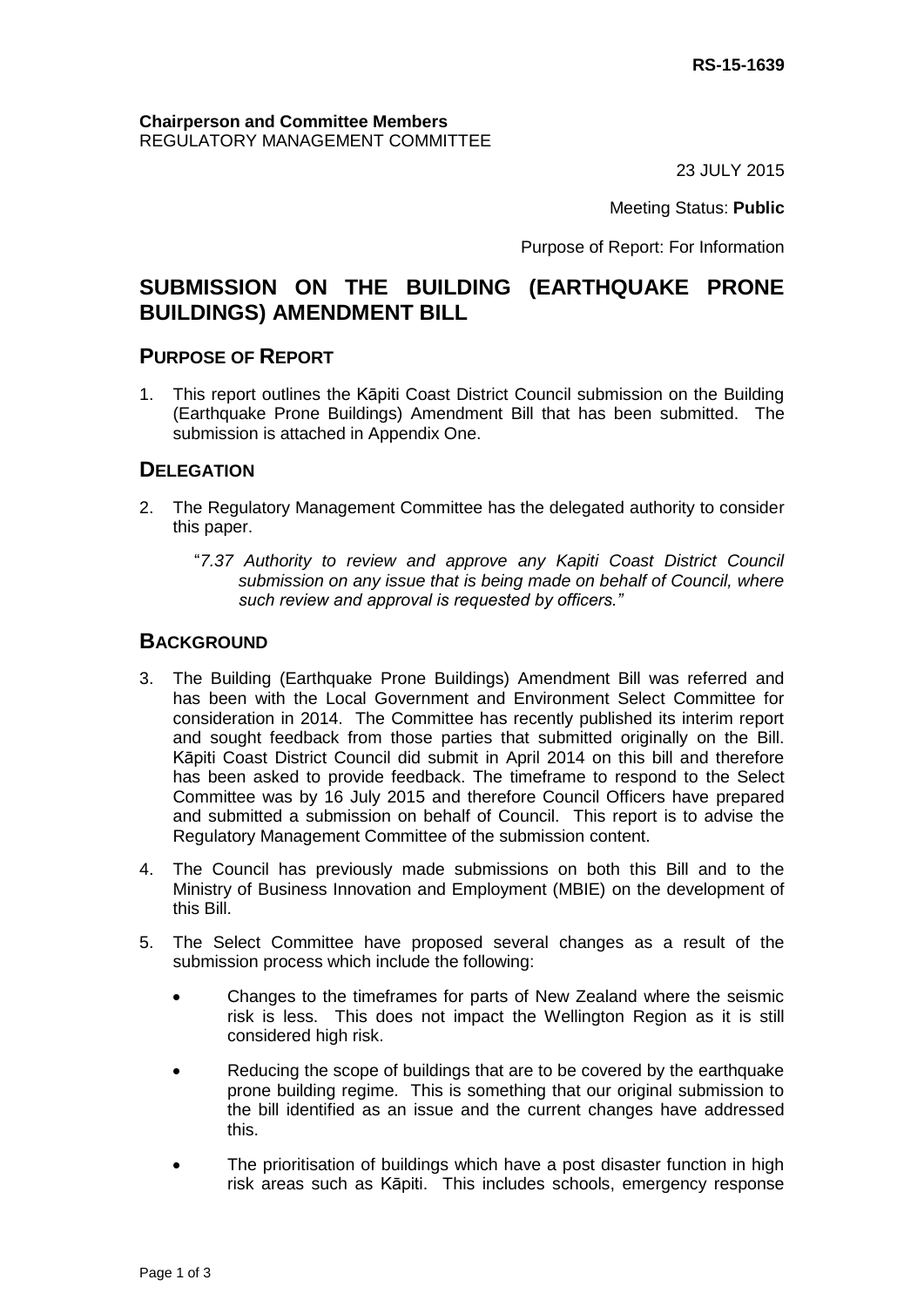facilities and buildings on priority routes. The applicable timeframes are halved for the identification and remediation of these buildings.

 A requirement which would require the addressing of the earthquake prone issues when substantial alterations are being undertaken in the building. The details of this would be set out in regulations.

### **ISSUES**

- 6. This section highlights some of the key concerns Council Officers have included in the feedback to the Select Committee. The more detailed commentary is provided in the attached submission.
- 7. The timeframes for Councils in high risk areas, such as the Kāpiti Coast to assess priority buildings are tight with this work including undertaking a special consultative process to be completed in two and a half years.
- 8. The proposed changes to the Bill also include a requirement for a substantial alteration to a building to include the addressing the matters that make a building earthquake prone. The detail will be in the regulations and how a substantial alteration is defined will be critical. This should include building work over a period of time in the definition of substantial alteration. This would deal with avoidance by building consent applicants in making the building consent value under the threshold.
- 9. Staff did see value in giving property owners who have addressed building elements such as parapets some benefit in the timeframes to resolve the building issues. This was because securing elements such as parapets would improve the safety of people in and around the building

#### **CONSIDERATIONS**

#### Policy considerations

10. While Council currently has an earthquake prone building policy, these changes to the Building Act 2004 will remove the necessity for this policy.

### Legal considerations

11. There are no legal considerations with respect to this report.

#### Financial considerations

12. The seismic assessment that the Council will be undertaking are funded in the 2015/35 Long Term Plan.

## Tāngata whenua considerations

13. There are no Tāngata whenua considerations with respect to this report.